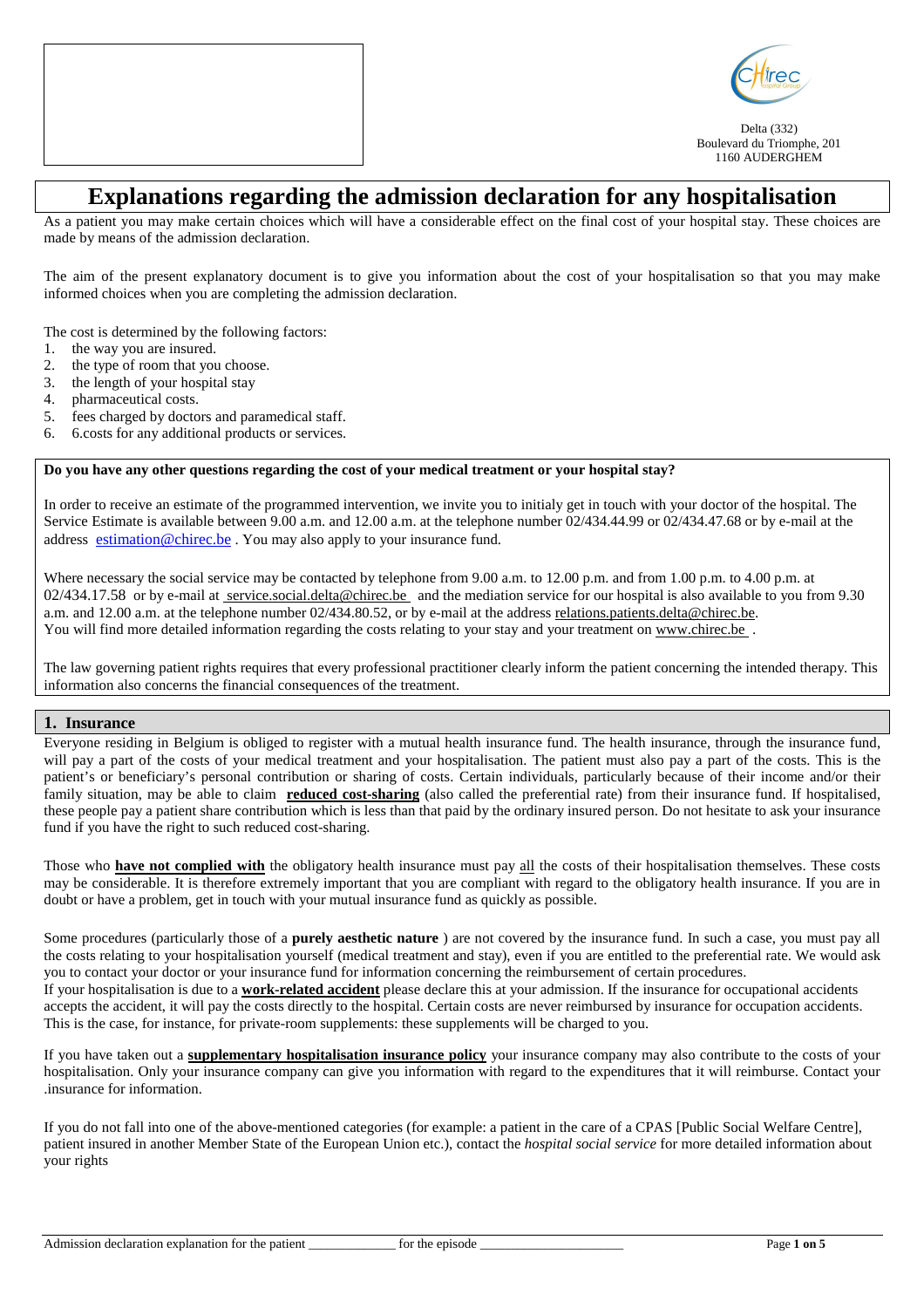# **2. Choice of room**

The type of room that you choose for your stay will have a determining effect on the cost of your hospitalisation. The choice of room will not have any effect on the quality of the care given or the possibility of a free choice of doctor.

As patient you may opt for:

- *a shared room,*
- *a two-bed room,*
- *a private room*.

If, in the case of hospitalisation, you are in *a ward* or *a two-bed room*, you will not pay **either room supplements or fee supplements**.

If you expressly opt for a private room (and if you actually stay in one), the hospital may charge you **room supplements**, and the doctors **fee supplements**. A stay in a private room is therefore more expensive than a stay in a ward or two-bed room.

### **By choosing a certain type of room you are agreeing to the financial conditions related to it with regard to room and fee supplements.**

- If, independently of your wishes, you are put in a more expensive type of room, the financial conditions related to the type of room that you chose will be applied. (You opt, for example, for a ward but, due to a lack of availability of wards, you are given a private room. The conditions of the ward will apply).
- If, independently of your wishes, you are put in a less expensive room, the financial conditions related to the type of room that you have actually been given will apply. (Your opt, for example, for a private room but, due to lack of availability of private rooms, you are put in a ward. The conditions of the ward will apply, even if you are alone in it).

### **3. Cost of stay**

### **1. Legal patient share of costs per day for an overnight hospitalisation**

No matter what the type of room chosen, you will pay a personal share of the costs, as provided for by law, per day of hospital stay and treatment

|                                   | <b>Beneficiary with</b> | Child, dependent | Long-term unemployed (single or head | Other beneficiary |
|-----------------------------------|-------------------------|------------------|--------------------------------------|-------------------|
|                                   | preferential rate       | person           | of household) and his/her dependents |                   |
| 1st day                           |                         |                  |                                      |                   |
| Day of admission                  | $6.12 \in$              | $33,39 \in$      | $33,39 \in$                          | $44,51 \in$       |
| Medications fixed charge per day  | $0.62 \in$              | $0.62 \in$       | $0.62 \in$                           | $0.62 \in$        |
| Technical procedures fixed charge | $0.00 \in$              | $16.40 \in$      | $16.40 \in$                          | $16.40 \in$       |
| Laboratory fixed charge           | $0.00 \in$              | $7,44 \in$       | $7,44 \in$                           | $7,44 \in$        |
| Medical imaging fixed charge      | $1.98 \in$              | $6,20 \in$       | $6.20 \in$                           | $6,20 \in$        |
| Total 1st day                     | $8.72 \in$              | $64.50 \in$      | $64.50 \in$                          | 75,17€            |
| <b>Starting from 2nd day</b>      |                         |                  |                                      |                   |
| Per day of hospitalisation        | $6.12 \in$              | $6,12 \in$       | $6,12 \in$                           | $17.24 \in$       |
| Medications fixed charge per day  | $0.62 \in$              | $0.62 \in$       | $0.62 \in$                           | $0.62 \in$        |
| Total per day                     | $6.74 \in$              | $6.74 \in$       | $6.74 \in$                           | 17,86 €           |
| <b>Starting from 91 st day</b>    |                         |                  |                                      |                   |
| Per day of hospitalisation        | $6.12 \in$              | $6,12 \in$       | $6,12 \in$                           | $17.24 \in$       |
| Medications fixed charge per day  | $0.62 \in$              | $0.62 \in$       | $0.62 \in$                           | $0.62 \in$        |
| Total per day                     | 6.74€                   | 6.74€            | $6.74 \in$                           | 17,86 €           |

In our hospital, the hospitalisation fee is **669,86 € (524,88 € in SP)** per day of admission. If you are not in order with your health insurance, you will have to pay all of this yourself.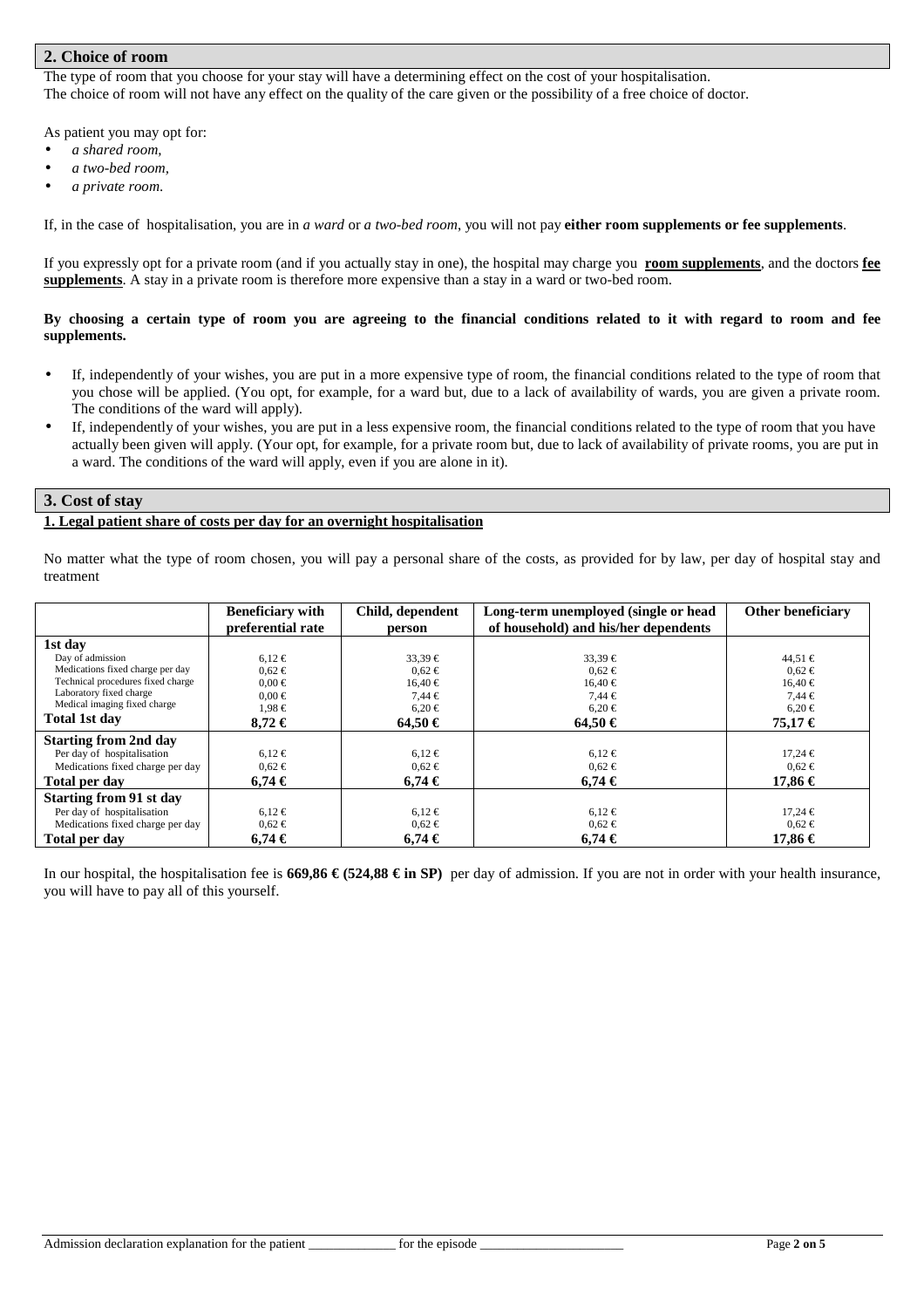### **2. Room supplement per day**

It is strictly forbidden to charge room supplements for hospitalisation in a *ward* or a *two-bed room*.

If you expressly opt for a private room and if you actually stay in one, the hospital may charge you a room supplement. The room supplement in our hospital is:

- *0 euros/day (Department Pediatry, room mother/child).*
- *128 euros/day (standard room Department Revalidation SP).*
- *169 euros/day (standard room).*
- *252 euros/day (standard room VIP).*

It is forbidden by law to require a patient to pay a room supplement in the following exceptional circumstances:

- If your hospital doctor considers that admission to a private room is medically required;
- If, for reasons of organisation, you are put in a private room because the type of room chosen is not available;
- If you are admitted or transferred to an intensive-care unit or the emergency department and you remain there for the duration of your stay;
- If the admission involves a child accompanied by a parent.

### **4. Pharmaceutical costs**

These costs concern the medications, implants, prostheses, non-implantable medical devices etc. These costs may be completely or partially charged to the patient, whatever the type of room chosen.

For medications covered by health insurance, you will have to pay a fixed patient share of costs of 0.62 euro per day ("set amount"). This amount is included in the hospitalisations cost in your hospital bill. The hospitalisation costs include a large number of medications which are not invoiced separately. You will always have to pay this set amount, whether you get the medications or not and no matter what these medications may be.

The medications which are not covered by the health insurance are not included in this set amount and will be charged entirely to you. They will be listed separately on the invoice.

The cost of certain implants, prostheses, non-implantable medical devices etc. will also be completely or partially borne by you. This cost will depend on the type of product supplied and the materials from which it is made. These materials and products are prescribed by the doctor. Do not hesitate to ask the doctor about what they are and how much they cost.

# **5. Doctors' fees**

# **1. Legal fee**

The fees that doctors are allowed to charge their patients are called official or legal fees. These fees include:

- *the amount reimbursed by the health insurance,*
- *the legal patient share of costs (= the amount of the cost that you as a patient must pay). The service is sometimes completely reimbursed by the health insurance. In this case no patient cost-share is due.*

There are also services for which there is no reimbursement from the health insurance and for which the doctor is free to fix his/her own fees.

### **2. Legal patient share of the costs**

Whatever the type of room chosen, you will have to pay a legal patient share of the costs (= patient's contribution) for your (para)medical treatment. The legal patient share of costs concerns all patients with valid health insurance. Those who do not have valid health insurance must, in fact, bear all the costs of their hospitalisation themselves (See Point 1).

### **3. Fee supplement**

Hospital doctors may charge fee supplements over and above the legal fee. These supplements must be borne completely by the patient: no reimbursement by the health insurance is provided for.

The law forbids the charging of fee supplements if, in the case of hospitalisation, you are in a *ward* or a *two-bed room*.

The maximum fee supplements charged in our hospital are given in the admission declaration and are up to 300%.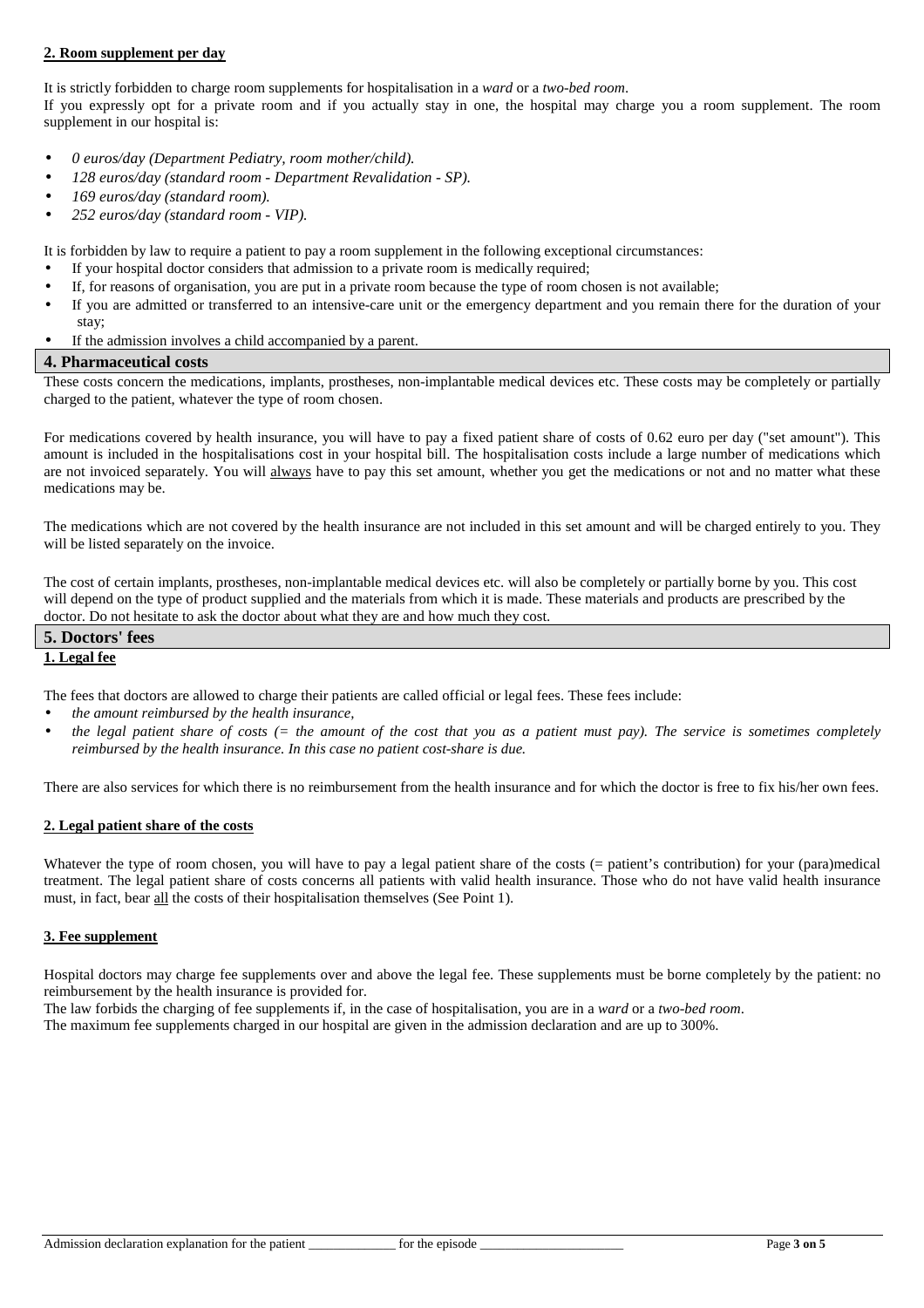If you expressly opt for a private room and you do in fact stay in one, all the doctors may charge you fee supplements.

• *The amount that a doctor may charge as a fee supplement in our hospital is, at the maximum, 300% of the legal fee. Any doctor involved in your treatment (anaesthetist, surgeon etc.) may charge a fee supplement. Example: a doctor charges a fee supplement of maximum 100%. For an operation legally costing 75 euro, 50 euro of which is reimbursed by the health insurance, you will pay 100 euro yourself (25 euro patient's share of costs and 75 euro of fee supplement).* 

It is forbidden by law to charge fee supplements to patients in the following exceptional circumstances:

- *If your hospital doctor considers that admission to a private room is medically required;*
- *If, for reasons of organisation, you are put in a private room because the type of room chosen is not available;*
- *If you are admitted or transferred to an intensive-care unit or the emergency department and you remain there for the duration of your stay*

# **4. Admission of a child accompanied by a parent**

In the case of admission of a child accompanied by a parent, it is possible to choose that the child be hospitalised and treated at the legal rate, without room or fee supplements. The admission of a child accompanied by a parent will accordingly be to a two-bed room or a ward.

If in the case of a child accompanied by a parent, a private room is expressly opted for and if the child and accompanying parent do in fact stay in such a room, the hospital may not charge **room supplements**. **However**, any doctor involved in the treatment may **charge fee supplements.** 

### **5. Outline presentation of the supplements for admissions**

|                                            | Choice of a shared or two-bed<br>room | Choice of a private room                                                                                                                                                                                                                                                                                                                                                                                          |
|--------------------------------------------|---------------------------------------|-------------------------------------------------------------------------------------------------------------------------------------------------------------------------------------------------------------------------------------------------------------------------------------------------------------------------------------------------------------------------------------------------------------------|
| Room supplement                            | NO                                    | <b>YES</b><br>$NO,$ if:<br>your doctor decides that your state of health, your examinations,<br>your treatment or your monitoring requires a private room.<br>you have opted for a ward or a two-bed room but none is<br>$\overline{\phantom{a}}$<br><i>available.</i><br>you have been admitted to the intensive-care department or the<br>emergency department.<br>the admission concerns an accompanied child. |
| <b>Fee supplements</b><br><b>Invoicing</b> |                                       | $NO,$ if:<br>your doctor decides that your state of health, your examinations,<br>your treatment or your monitoring requires a private room.<br>you have opted for a ward or a two-bed room but none is<br>available.<br>you have been admitted to the intensive-care department or the<br>$\overline{\phantom{a}}$<br>emergency department.                                                                      |

**7. Invoicing** 

**All the fee supplements will be invoiced by the hospital. Never pay them directly to the doctor. Do not hesitate to ask the hospital doctor for information about his/her fee supplements.**